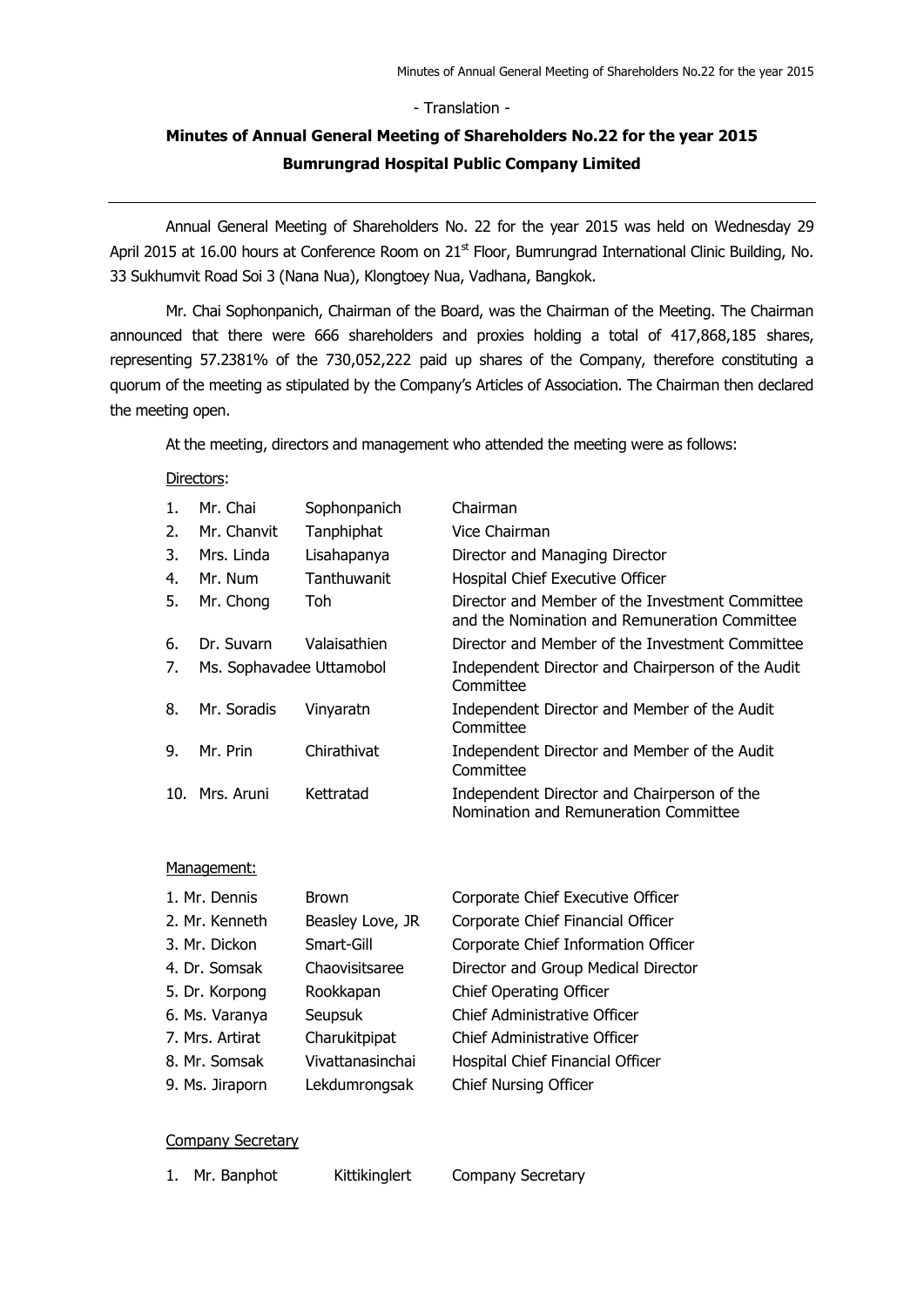In addition, Miss. Sumalee Reewarabundith and Miss Jiraporn Pinitnorachai, representatives of the auditor from EY Office Limited (previous name was Ernst & Young Office Limited) also attended the meeting.

The Chairman assigned Mr. Banphot Kittikinglert, Company Secretary to introduce directors, managements and representative of the auditor and explain details of the meeting and the voting procedure for the agendas, as follows:

Voting of each agenda will be done using voting cards, where only one of the boxes, agree, disagree or abstain, shall be marked. One share will be counted as one vote. Shareholders shall not be able to separate their voting except for shareholders who were foreign investors and appointed their custodian in Thailand and using proxy form C only.

Shareholders and proxies who received voting cards shall mark in one of the boxes of agree, disagree or abstain. In order to count the votes quickly, only shareholders or proxies who voted disagree or abstain shall raise their hands for officers to collect their voting cards. Those who did not raise their hands will be counted as in agreement.

The voting cards shall be returned to the officers at the exit after the meeting adjourned.

In case that the shareholders have specified their votes in proxy form B and form C, the Company shall count the vote as specified.

After shareholders acknowledged and agreed with the voting and vote count procedures as per above, the Chairman announced that the Company has given the opportunity to shareholders to propose agenda for the shareholders' meeting through the website of the Company in advance, between December 2014 until January 2015. However, none of the shareholders has proposed an agenda. The Chairman therefore commenced the meeting for the following agenda:

# **1. To consider the adoption of the Minutes of General Meeting of Shareholders No. 21 for the year 2014, which was held on Tuesday 29th April, 2014.**

The Chairman proposed the Minutes of General Meeting of Shareholders No. 21 for the year 2014 which was held on Tuesday 29<sup>th</sup> April, 2014 for consideration.

The Chairman gave the opportunity for shareholders to ask questions and make suggestions.

There was a shareholder raised question and suggestion which can be summarized as follows:

- 1. Mr. Basant Kumar Dugar gave the suggestion about the method to submit the minutes of Company's previous AGM.
- ANS The Chairman acknowledged with the suggestion from Mr. Basant Kumar Dugar and will request the management to consider.

There being no other questions, the Chairman then proposed that the Meeting to adopt the Minutes of General Meeting of Shareholders No. 21 for the year 2014.

**Resolution:** The Meeting considered and adopted the Minutes of General Meeting of Shareholders No. 21 for the year 2014, by majority vote as follows:

| Agreed    | 592,811,487 votes, |              | equivalent to          | 99.9998% |
|-----------|--------------------|--------------|------------------------|----------|
| Disagreed |                    |              | - votes, equivalent to | $\sim$   |
| Abstained |                    | 1,000 votes, | equivalent to          | 0.0001%  |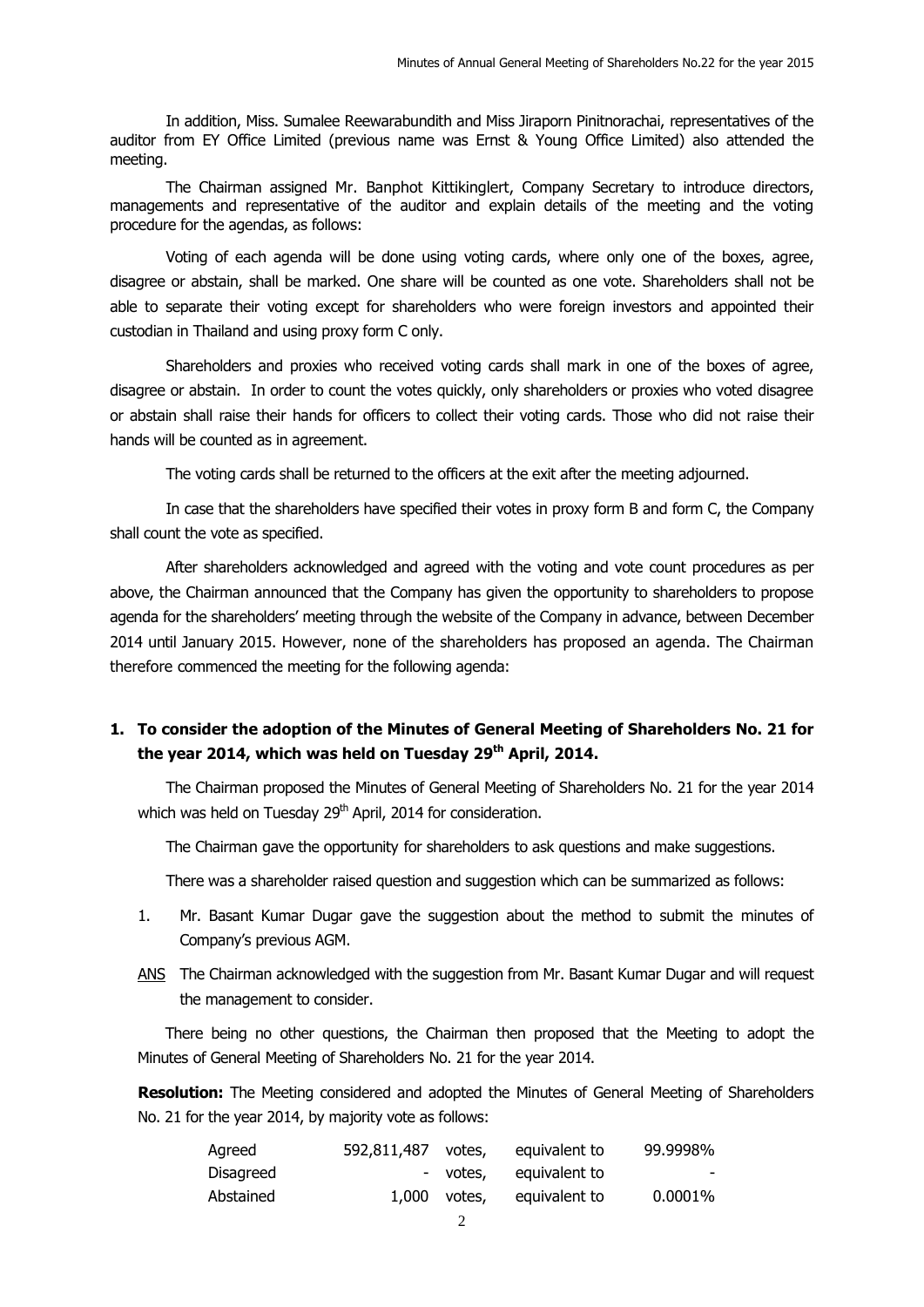# **2. To acknowledge the Board of Directors' report on the Company's operations for the year 2014.**

The Chairman assigned Mr. Dennis Brown, Corporate Chief Executive Officer to report the Meeting on the Company's operations for the year 2014 which will contain information on the investments, awards received, employee development and benefits, marketing and corporate social responsibility activities and financial performance as follows:

## **Additional Impatient Beds**

To meet expected increases in the demand for inpatient services the Company added 18 ICU beds and 58 ward beds in the Bumrungrad International Hospital building during 2014. These bed additions bring the licensed bed count of the hospital to 580 at the end of 2014.

## **Arrhythmia Center**

Thailand's first dedicated Cardiac Electrophysiology lab (EP Lab) has been officially opened on July 31, 2014, with most advanced facilities of its kind in SE Asia. This investment provides important advances in the diagnosis and treatment of irregular heartbeats (arrhythmia).

## **Technology – IBM Watson Oncology**

Contract between Bumrungrad and IBM was signed on 26 September 2014 provide the Company access to the IBM Watson Oncology. IBM Watson Oncology is a cognitive computing system developed collaboratively by IBM and Memorial Sloan Kettering, one of the world's leading cancer center. The computer system analyzes information from the medical literature, international treatment guidelines and recognized world experts in conjunction with patient information to makes individualized treatment recommendation to provide state of the art care with the best outcome for Bumrungrad patients with cancer.

The Company has a five year exclusive arrangement with IBM for IBM Watson Oncology in Thailand.

## **Skilled Workforce**

The Company established a subsidiary, Bumrungrad Personnel Development and Training Center Co., Ltd. for education and training in clinical and healthcare service. Nicknamed the Bumrungrad Academy, the subsidiary is focused on improving and expanding the group of companies training capabilities. To compete on a global basis, Bumrungrad must continuously elevate the capabilities of its medical staff, employees and processes.

BH entered into the Donation for Educational Support Agreement with St. Louis College to donate for expansion of nurse training program and facilities. Bumrungrad International will receive access to 60 additional nurse graduates as part of this program.

To advance the training of our clinical staff the Company developed a Simulation Training Center. Bumrungrad is Thailand's first private hospital to use such an innovative training facility to improve patient care. Currently equipped with the latest version full body manikin and infant manikin which can simulate more than 60 key situations. The simulation center can accommodate up to eight sessions per day for nurse training.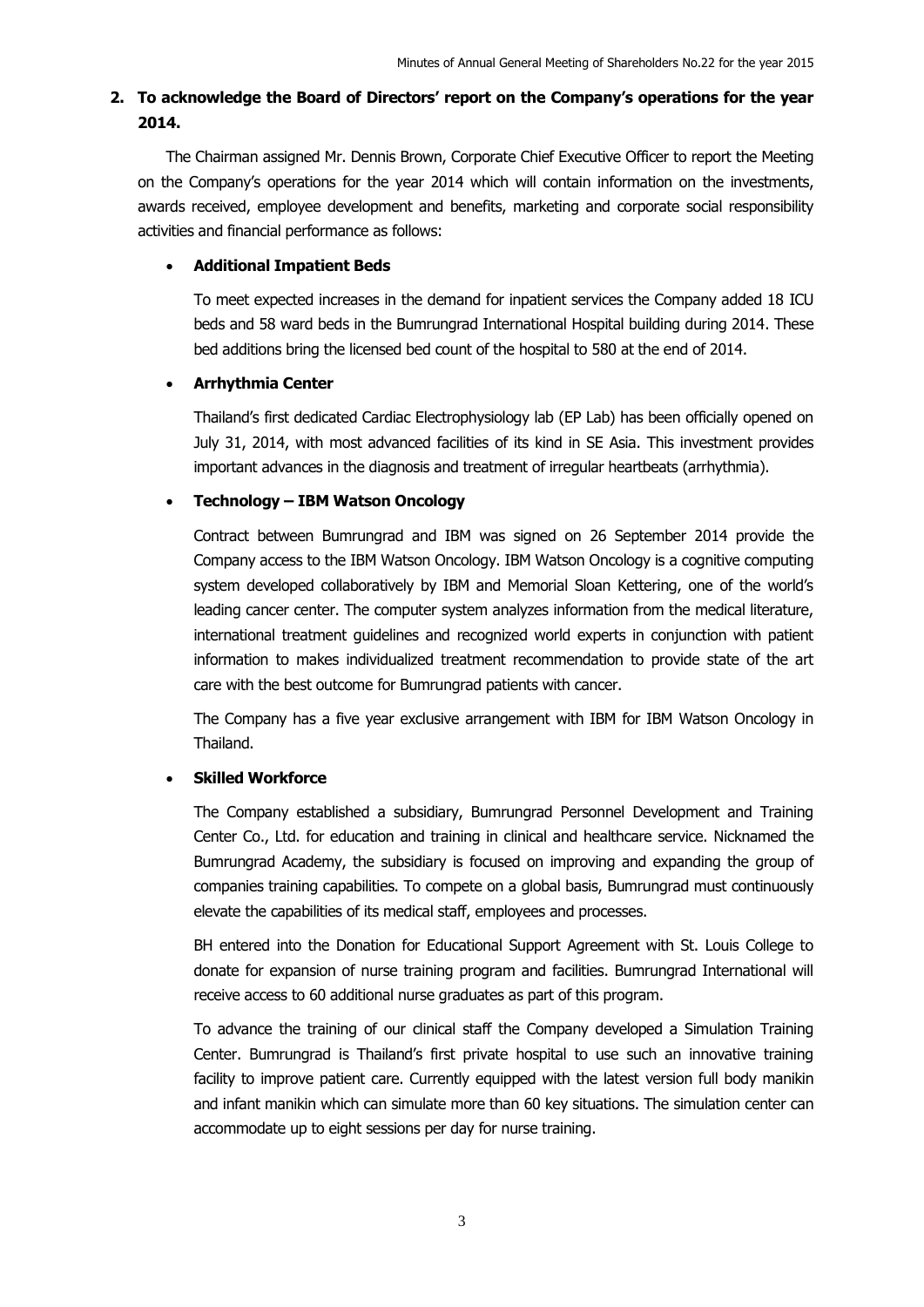#### **Bumrungrad Tower**

The Company purchased on 30 October 2013, a 23-story hotel and office building with a total building area of 40,650 sq.m. on 2-0-42 Rai or 3,368 sq.m. of land on Rama IV road. The building is being use for employee housing and offices. The building underwent renovation at a cost of approximately 220 MB.

The Bumrungrad Tower currently accommodates 285 office employees with an additional renovation adding 70 more office spaces. The building also houses 320 employees in the dorm with potential for additional 680 employees. Three dorm leases have not been renewed as the result of acquiring Bumrungrad Tower.

The grand opening was on 6 March 2015

#### **Ulaanbaatar Songdo Hospital (UBSD)**

On 28 Mar 2014, the Company acquired 41% of common shares of Seoul Seniors Tower LLC or SST, who owns and operates UB Songdo Hospital, currently has 98 beds, diagnostic imaging, and 60 doctors in major medical specialties both inpatient and outpatient care. One of 4 hospitals and only private hospital in Mongolia with a nationwide general hospital license.

On 28 March 2014, Health Horizons Enterprises Pte. Ltd. (**"HHE"**), an overseas subsidiary 80% owned by the Company, acquired 100% of the common shares of Bumrungrad Mongolia LLC ("BML"), which holds 51% of the common shares of Seoul Seniors Tower LLC (**"SST"**), for approximately USD 12 million in cash. Additionally, HHE provided a loan of USD 3.3 million to SST, which owns and operates Ulaanbaatar Songdo Hospital (**"UBSD"**) in Mongolia.

The management team consisting of Dr Boldsaikhan, General Director, Dr Narintara, Executive Director and Dr Zorigoo, Medical Director are pictured with two Bumrungrad nurse consultants.

Long term plans are to expand UB Songdo Hospital into a regional hospital to increase the tertiary referral to Bumrungrad International Hospital

#### **Petchburi Project**

To meet the long term expected growth in outpatient and inpatient volumes and the growth of technology needs for medical care, the Company has a developed a long term expansion plan that is centered around the Petchburi campus.

EIA Approval was obtained for the Petchburi Campus on 29 January 2015. The EIA Approval allows the Maximum FAR = 78,233  $m<sup>2</sup>$ 

Construction area is likely to be around  $85,000 \, \text{m}^2$ . Construction expected to start in November 2015 with a completion in 2018.

#### **Bumrungrad Hospital Foundation**

Created music CDs for the song "Hai Hua Jai… Nam Thang 4", the proceed were donated for the **"Rak Jai Thai"**, for sponsoring the surgery of underprivileged children born with heart defects.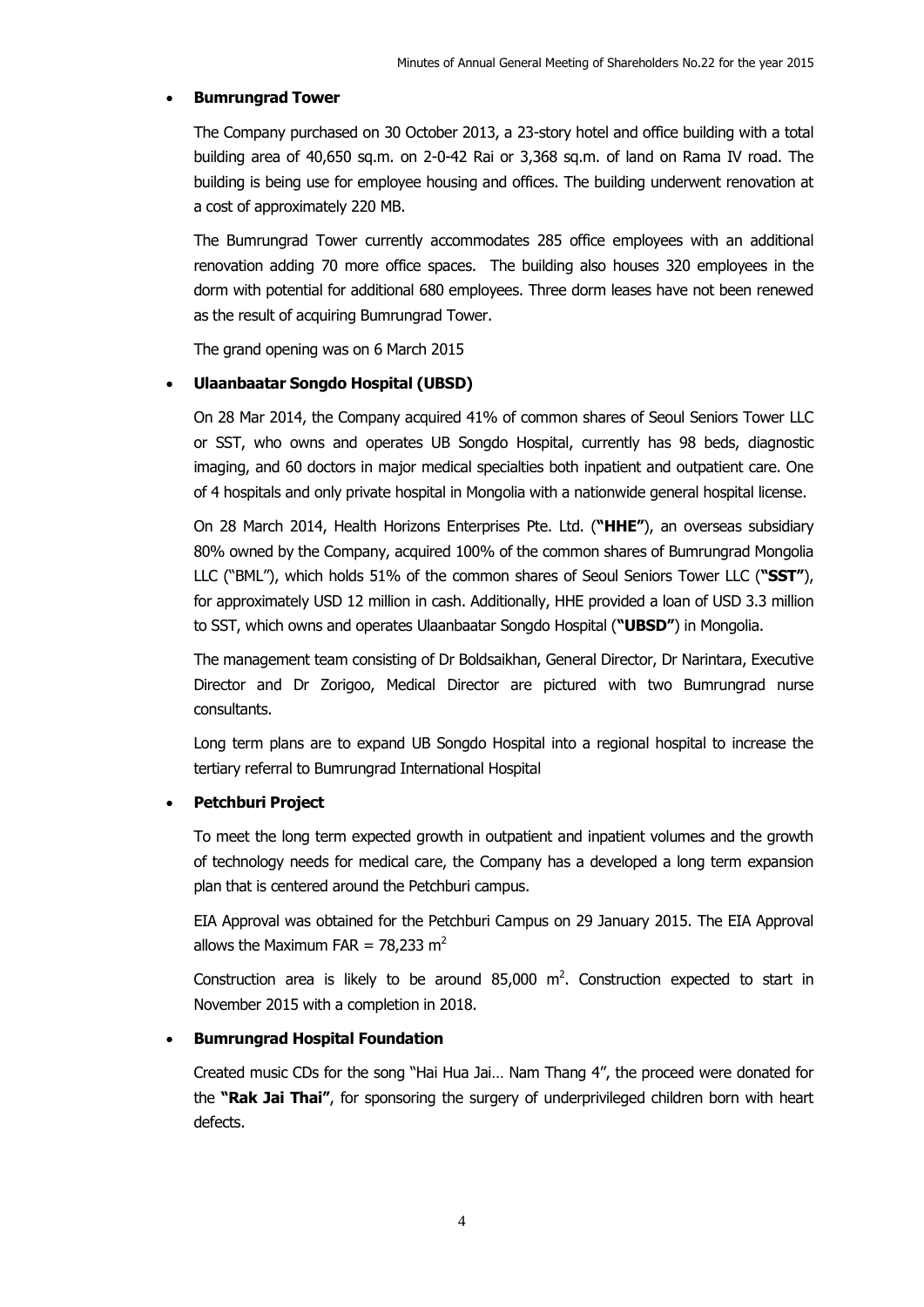## **Mobile Free Clinic Projects**

Bangkok

- Thomson Fund Mobile Free Clinic
- Provided flu shot vaccination to children from Makkasan Community

**Upcountry** 

- Mobile Free Clinic : Chonburi Province
- Mobile Free Clinic : Sakon Nakorn Province
- Mobile Free Clinic : Suphanburi Province
- **Donation**

Donation of 6,257 bags of 5-kilogram rice/ Donation of 200 household medicine sets/ The blood donation project in the joint effort with the Red Cross for employees and customers 4 times in 2014.

## **Bumrungrad Success Stories Year 2014**

The Company opened the video clip re: Bumrungrad Success Stories Year 2014 to the Meeting.

## **Financial Performance for the Year 2014**

Total Revenues were Baht 15,910 million for 2014, a 8.6% improvement year-over-year from Baht 14,651 million in 2013. Outpatient and inpatient volumes advanced 7.5% and 11.2%, respectively, in 2014 compared with 2013 as a result of volumes added by the UBSD acquisition. Excluding UBSD volumes, outpatient volumes declined 1.5% in 2014 while inpatient volume grew 1.8% in 2014, both impacted by the ongoing political environment in Thailand that began in 1Q14 and continued to contribute to weak volumes and lower revenue intensity, especially through 2Q14. Volumes from the international market segment were significantly more impacted than volumes from the Thai and expat market segments during this period, although international volumes progressively recovered after 2Q14 and exhibited strong growth in 4Q14.

EBITDA grew 12.4% year-over-year from Baht 4,016 million in 2013 to Baht 4,516 million in 2014, with the EBITDA margin advancing to 28.6% in 2014 compared with 27.7% in 2013.

Finance cost increased from Baht 148 million in 2013 to Baht 186 million in 2014, primarily due to Baht 42 million less in capitalized interest expense associated with the campus expansion.

Corporate income tax of Baht 685 million in 2014 was higher than Baht 625 million in 2013, mostly due to Baht 58 million increased taxes due to higher taxable profit in 2014 compared with 2013, and Baht 10 million tax benefit from realized loss on impairment of the investment in Asia Global Research Co., Ltd. (AGR) in 2013, offset by tax benefits of Baht 14 million related to donations to St. Louis College to support the nurse training program and Baht 15 million associated with outside training.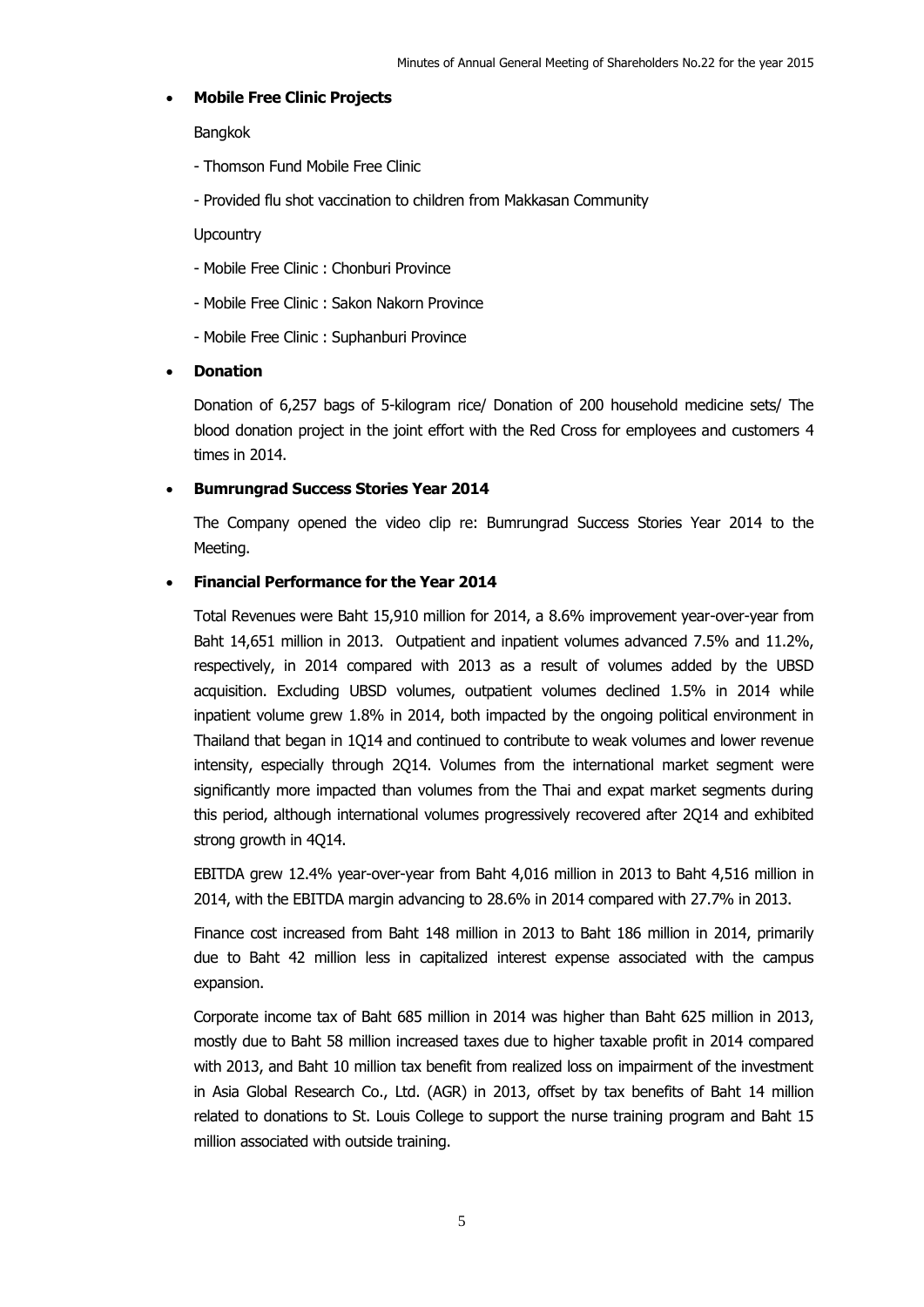Basic EPS for 2014 was Baht 3.75, producing an 8.3% increase year-over-year from Baht 3.46 in 2013, while 2014 Diluted EPS also increased at the same rate to Baht 3.15 from Baht 2.91 in 2013.

If the recommended final dividend is approved in the next agenda, the total dividend payment will increase to Baht 1.95 from Baht 1.90. Accounts Receivable days improved by 0.6 days or 1.7%.

Net Debt is 0 therefore the Net Debt to Equity is 0. Inventory Days increased by 0.5 days.

## **Financial Performance for the Year 2010 – 2014**

Reviewing the Company performance over the last five years, Total Revenue has had a compounded growth rate of 12% however Net Profit has had a compounded growth rate of 20% (excluding extraordinary items). The performance above the revenue growth is from improving the margins or operating efficiency of the Company. Over the same period the share price has had a compounded growth rate of 45.2%. The performance of the share price above the Net Profit growth is the result of and increasing P/E multiple.

There were the significant events as follow:

- One-time revenue of BAHT 790 million in 2012 was gain on sale of investment in subsidiary.
- One-time loss of BAHT 63 million in 2010 was loss on the translation adjustment from the sale of Asia Renal Care (ARC) Group
- One-time profit of BAHT 33 million in 2011 was tax benefit from loss on sale of Bumrungrad Medical Center Co., Ltd. (BMC) BAHT 106 million offset with loss on sale of ฤ Asian Hospital, Inc. (AHI) BAHT 24 million and loss on share repurchase BAHT 50 million
- One-time profit of BAHT 548 million in 2012 was gain on sale of investment in Bangkok Chain Hospital Public Company Limited (KH or BCH), net of tax BAHT 567 million offset with capital gain tax and tax advisory services on AHI sale BAHT 14 million and certain wind down and operation costs of BIL BAHT 5 million.

## **Value & Profitability Comparison**

The Company conducted a research to compare the enterprise value (EV) per bed to the EBITDA Margin for the listed hospital companies in the region. Enterprise value is the value of the whole entity, not just the equity. EV is a capital structure-neutral metric, it is useful when comparing companies with diverse capital structures. This metric allows the comparison of the value of companies on a per bed basis.

EBITDA margin is a proxy for a company's current operating profitability. Thai hospital companies are required to report doctor revenue and expense in their Profit and Loss Statements. Thai hospital's EBITDA margins are unadjusted for doctor revenue and expense.

The research allows the comparison on company's value per bed and operating profitability. Bumrungrad compares favorably to other industry companies.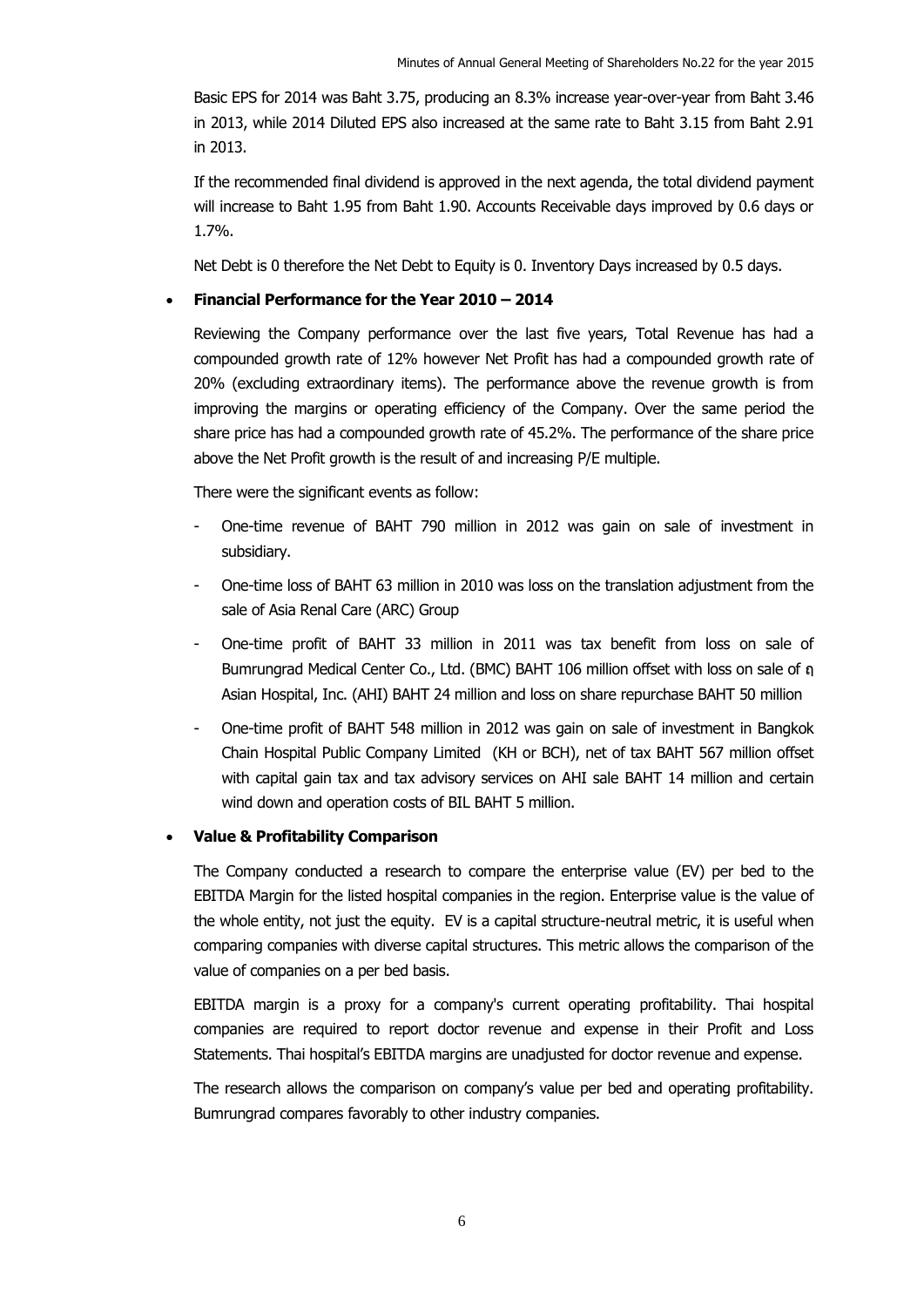## **ROE & P/B Comparison**

The Company conducted a research to compare Return on Equity to Price to Book for the listed hospital companies across the region.

Return on Equity (ROE) measures the efficiency of a firm at generating profits from each unit of shareholder equity. Price to Book is a financial ratio used to compare a company's current market price to its book value. A higher P/B ratio implies that investors expect management to create more value from a given set of assets, all else equal.

The research allows the comparison on company's efficiency at generating profits from each unit of shareholder equity and the value creation from the company's set of assets. Bumrungrad compares favorably to other industry companies.

The Chairman gave the opportunity for shareholders to ask questions and make suggestions.

There was a shareholder raised question and suggestion which can be summarized as follows:

- 1. Mr. Basant Kumar Dugar asked to the meeting that the profitability from IPD or OPD which one is higher. He also suggested that (i) the Company can raise fund from the interbank money market if needed and (ii) the Company should get its investment listed in the relevant stock exchange and also make publication of its investment including other good events to make the stock more active.
- ANS. Mr. Dennis Brown, Corporate CEO explained that in term of per unit basis, the IPD generated more profitability than OPD because of a higher intensity, however, in terms of resources consumption, IPD and OPD generated about the same profitability.

There being no other questions, the Chairman proposed that the Meeting acknowledge the Board of Directors' report on the Company's operations for the year 2014.

The Meeting acknowledged the report on the Company's operations for the year 2014.

## **3. To consider and approve the audited statements of financial position and income statements for the year ended 31 December 2014.**

The Chairman proposed that the Meeting consider and approve the Company's audited balance sheets and profit and loss statements for the year ended 31 December 2014, which have been considered by the Audit Committee and audited and certified by the Company's auditor, EY Office Limited (previous name was Ernst & Young Office Limited). The details of the financial statements are in the annual report, which have been delivered to the shareholders.

The Chairman gave the opportunity for shareholders to ask questions and make suggestions.

There being no questions or suggestions, the Chairman proposed that the Meeting approve the audited balance sheets and profit and loss statements for the year ended 31 December 2014.

**Resolution:** The Meeting considered and resolved to approve the Company's audited balance sheets and profit and loss statements for the year ended 31 December 2014, by majority vote as follows:

| Agreed    | 602,751,495 votes, | equivalent to          | 99.8896% |
|-----------|--------------------|------------------------|----------|
| Disagreed |                    | - votes, equivalent to | $\sim$   |
| Abstained | 665,730 votes,     | equivalent to          | 0.1103%  |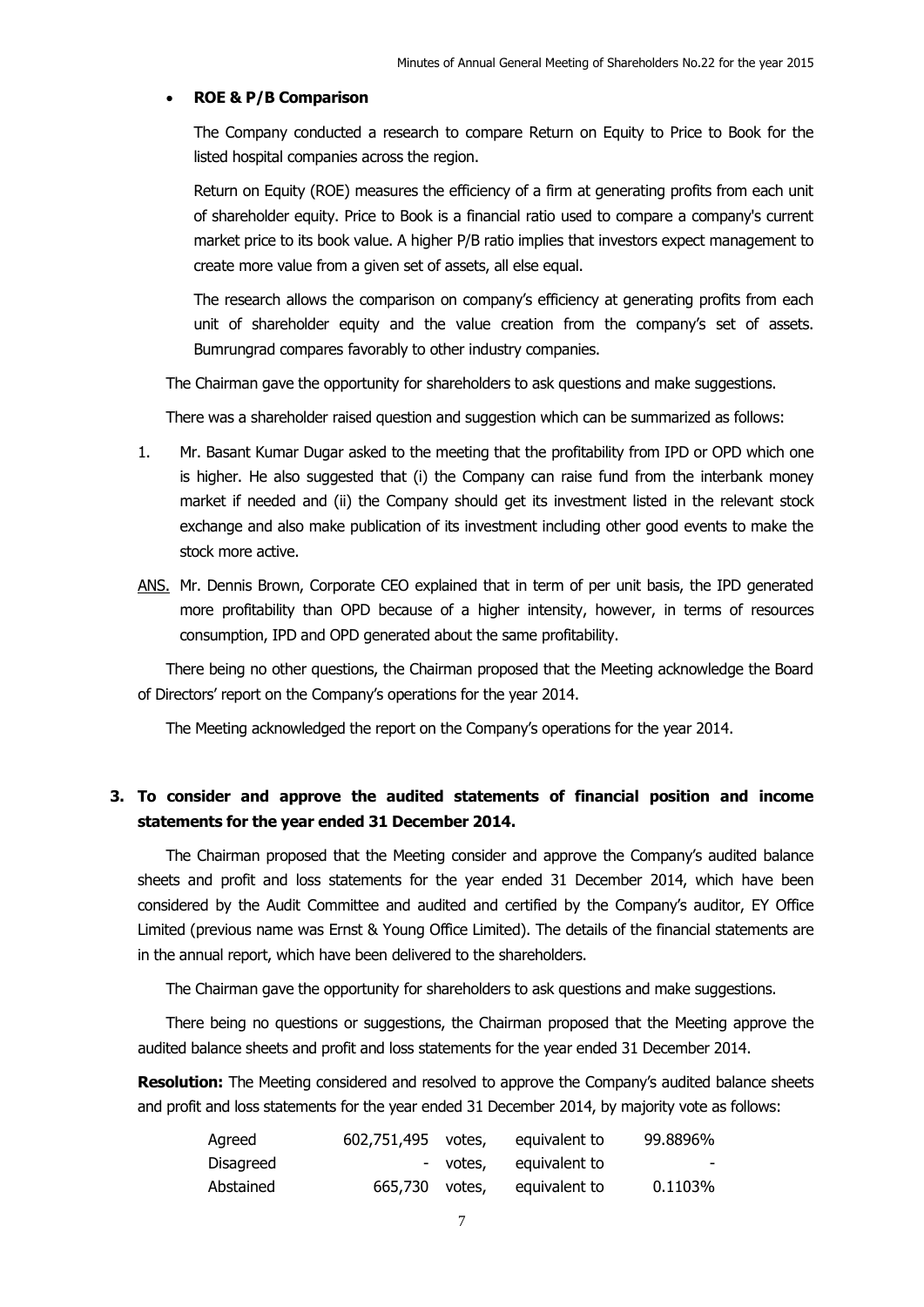# **4. To consider and approve the appropriation of profit for the year 2014 for distribution as dividend and to acknowledge the payment of an interim dividend**

The Board of Directors agrees that the shareholders' meeting considers and approves the payment of dividend for the year 2014 from the consolidated net profit at the rate of Baht 1.95 per share, amounting to Baht 1,423.60 million, or 52.1% of 2014 consolidated net profit.

And to acknowledge that the interim dividend of Baht 0.70 per share, totaling Baht 511.04 million, has been distributed on 5 September 2014.

Therefore, the final dividend of Baht 1.25 per share (for a quoting period from 1 July 2014 to 31 December 2014), amounting to Baht 912.57 million, will be paid to all preferred and ordinary shareholders whose names are listed on the record date on Thursday 12 March 2015 and the shareholders' registration book shall be closed on Friday 13 March 2015. The dividend payment date shall be on Thursday 14 May 2015.

Details of the appropriation of profit and payment of dividend can be summarized as follows:

| <b>Details of Profit Appropriation</b>               | 2014         | 2013        |
|------------------------------------------------------|--------------|-------------|
| 1. Net profit (Baht million)                         | 2,730.30     | 2,520.78    |
| 2. No. of shares (shares)                            | 730,052,222  | 730,052,222 |
| 3. Dividend (Baht/share)                             | $*1.95$      | 1.90        |
| - Interim dividend (Baht/share)                      | $*$ $*$ 0.70 | 0.70        |
| - Final dividend (Baht/share)                        | 1.25         | 1.20        |
| 4. Total dividend amount (Baht million)              | 1,423.60     | 1,387.10    |
| 5. Dividend payout ratio                             | 52.1%        | 55.0%       |
| 6. Appropriation of profit as reserve (Baht million) |              |             |

\* Proposed for approval

\*\* Report for acknowledgement (Paid on 5 September 2013)

The Chairman gave the opportunity for shareholders to ask questions and make suggestions.

- 1. Mr. Sitthichoke Boonwanich asked about Company's profit, if compare with the developed countries which in the stock exchange, these profit can reflect the quality of people's health in that country or not?
- ANS. The Chairman explained that the Company intended to pay a dividend at the rate of 50% of Company's profit of each year which understand that it is an average rate of the companies in the stock exchange. However, dividend amount depends on the predicted money spending for Company's project in the future. For this year, the Company pays dividend for Baht 1,400 million and the other half Company will invest in Petchburi Project. If there's no investment project, the Company can pay dividend up to 80-90%.
- 2. Mr. Basant Kumar Dugar said that he appreciated with Company's income and dividend.

ANS. The Chairman said thank you to Mr. Basant Kumar Dugar.

The Chairman then proposed that the meeting acknowledge the payment of interim dividend and approve the declaration of the dividend, as proposed.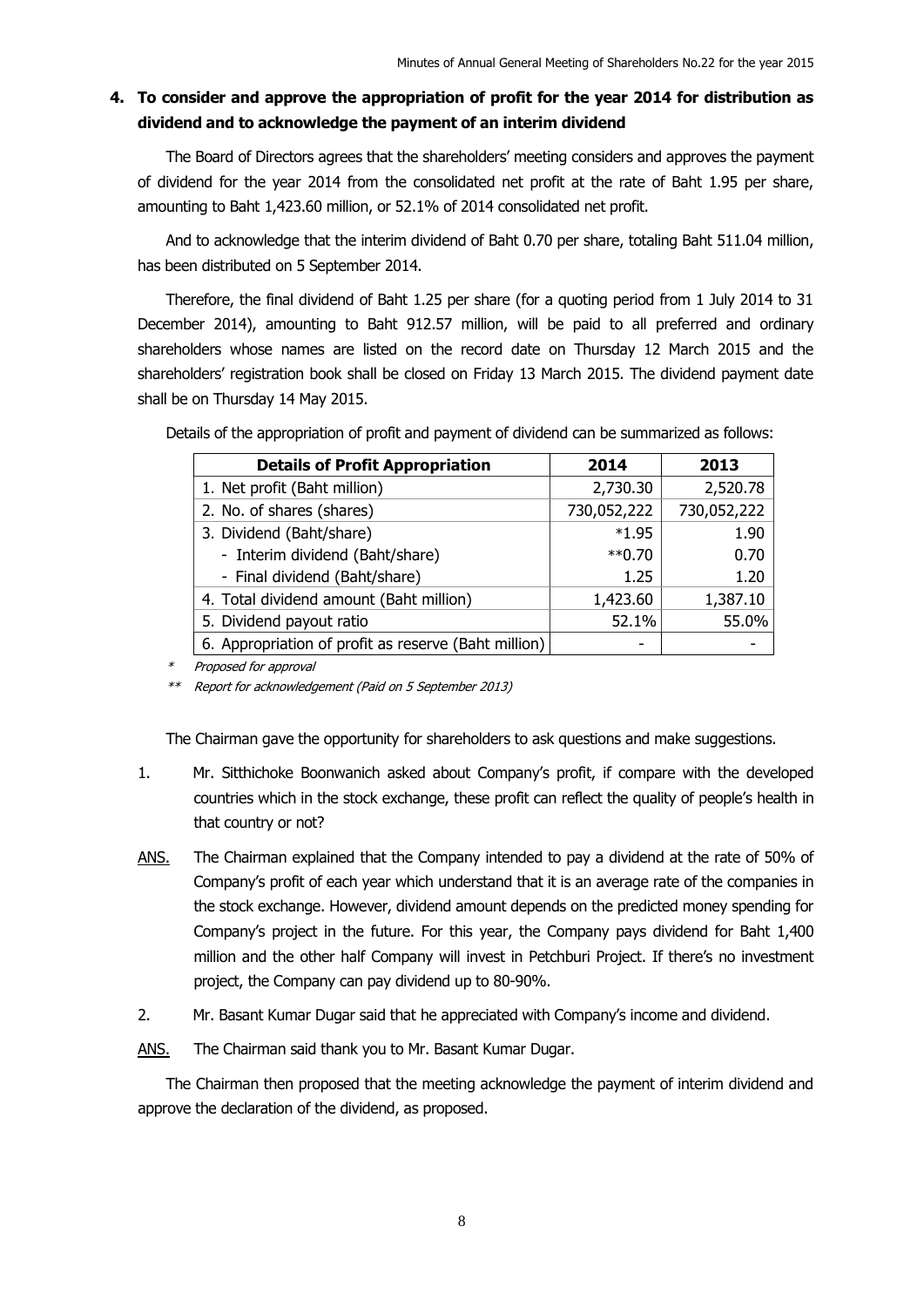**Resolution:** The Meeting considered and resolved to approve the payment of interim dividend and the declaration of dividend from the 2014 net profit as proposed, by majority vote as follows:

| Agreed    | 603,427,031 votes, |              | equivalent to | 99.9998% |
|-----------|--------------------|--------------|---------------|----------|
| Disagreed |                    | - votes,     | equivalent to | $\sim$   |
| Abstained |                    | 1,200 votes, | equivalent to | 0.0001   |

# **5. To consider and approve the appointment of directors in place of those whose terms will expire by rotation.**

The Chairman assigned Mrs. Aruni Kettratad, Chairperson of the Nomination and Remuneration Committee to propose this agenda to the Meeting.

Mrs. Aruni Kettratad reported the Meeting that According to Article 23 of the Company's Articles of Association, in every annual general meeting of shareholders, one-third of the directors must retire from the office. In this meeting, there are 3 directors who retire by rotation:

| 1. Mrs. Linda Lisahapanya | Director, Managing Director and        |
|---------------------------|----------------------------------------|
|                           | Member of the Investment Committee     |
| 2. Mr. Soradis Vinyarath  | Independent Director & Audit Committee |
| 3. Mr. Prin Chirathivat   | Independent Director & Audit Committee |

The Company has given the opportunity to shareholders to nominate candidates with appropriate knowledge, skills and qualifications to be considered as the Company's director during December 2014 to January 2015. However, none of the shareholders has nominated a candidate.

The Nomination and Remuneration Committee who has no conflict of interest, has considered the qualifications of directors as stipulated in related rules and regulations, the Company's Articles of Association, and the Board of Directors' Charter, and agrees to propose to the Shareholders' meeting the re-appointment of all directors whose terms will expire by rotation for another term, namely

| 1. Mrs. Linda Lisahapanya | Director, Managing Director and        |  |
|---------------------------|----------------------------------------|--|
|                           | Member of the Investment Committee     |  |
| 2. Mr. Soradis Vinyarath  | Independent Director & Audit Committee |  |
| 3. Mr. Prin Chirathivat   | Independent Director & Audit Committee |  |

Profile of candidates proposed for appointment as the Company's directors are in Enclosure 3.

The Chairman gave the opportunity for shareholders to ask questions and make suggestions.

- 1. Mr. Basant Kumar Dugar suggested to the training course for directors which will be useful for the Company and also suggested that directors should hold minimum shares of the Company so that it will be a motivation for them in managing the Company.
- ANS. Mrs. Arunee Kettratad acknowledged with the suggestion from Mr. Basant Kumar Dugar.

There being no nomination or question, the Chairman then asked the meeting to vote.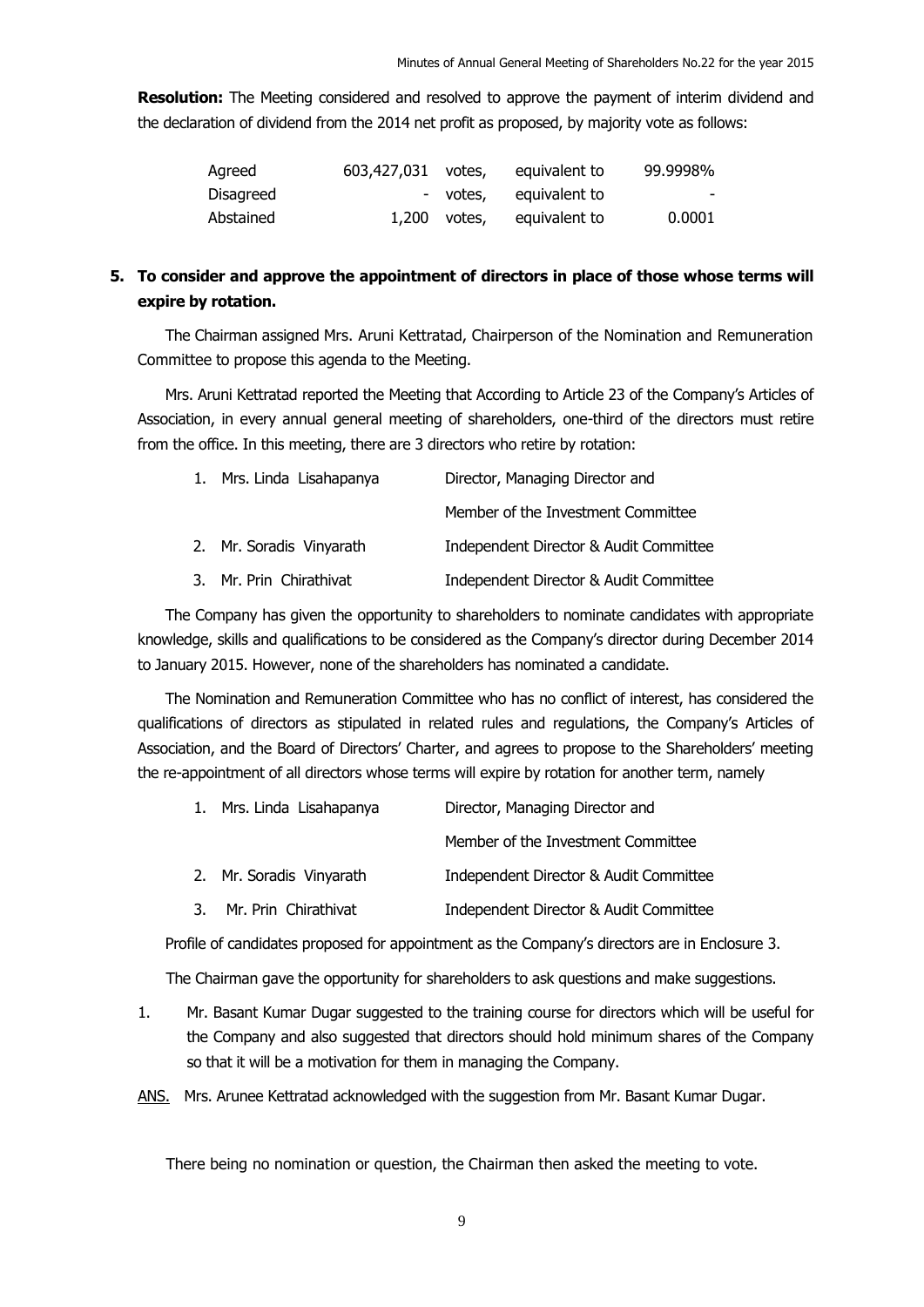**Resolution:** The Meeting considered and resolved to approve the election of each director by majority vote as follows:

| 1. | Mrs. Linda Lisahapanya |             |        |               |          |
|----|------------------------|-------------|--------|---------------|----------|
|    | Agreed                 | 597,609,299 | votes, | equivalent to | 99.0356% |
|    | <b>Disagreed</b>       | 5,817,940   | votes, | equivalent to | 0.9641%  |
|    | Abstained              | 1,200       | votes, | equivalent to | 0.0001%  |
| 2. | Mr. Soradis Vinyarath  |             |        |               |          |
|    | Agreed                 | 600,788,866 | votes, | equivalent to | 99.5625% |
|    | <b>Disagreed</b>       | 2,638,373   | votes, | equivalent to | 0.4372%  |
|    | Abstained              | 1,200       | votes, | equivalent to | 0.0001%  |
| 3. | Mr. Prin Chirathivat   |             |        |               |          |
|    | Agreed                 | 603,385,366 | votes, | equivalent to | 99.9928  |
|    | Disagreed              | 41,873      | votes, | equivalent to | 0.0069   |
|    | Abstained              | 1,200       | votes, | equivalent to | 0.0001   |

The Meeting to consider and approve the re-appointment of three directors who retire by rotation in 2015, namely Mrs. Linda Lisahapanya, Mr. Soradis Vinyarath and Mr. Prin Chirathivat as directors of the Company for another term.

# **6. To consider and approve the directors' and committee members' remuneration for the year 2015.**

The Chairman assigned Mrs. Aruni Kettratad, Chairperson of the Nomination and Remuneration Committee to propose this agenda to the Meeting.

Mrs. Aruni Kettratad reported the Meeting that The Board of Directors has the policy to set the directors' and committee members' remuneration to be at the appropriate level, in accordance with the duties and responsibilities of the directors and committee members, taking into consideration the overall economic situation, and comparison with other companies in the industry.

In 2015, the Nomination and Remuneration Committee proposes the approval of directors and committee members' remuneration in a total amount not exceeding Baht 9.5 million. The detail of Annual Remuneration and Meeting Remuneration were shown in the Invitation Letter which can be summarized as follows:

|                           | <b>Annual Remuneration</b><br>(Baht/person/year) | <b>Meeting Attendance</b><br>Remuneration<br>(Baht/person/year) |
|---------------------------|--------------------------------------------------|-----------------------------------------------------------------|
| <b>Board of Directors</b> |                                                  |                                                                 |
| - Chairman                | 700,000                                          | 50,000                                                          |
| - Vice Chairman           | 520,000                                          | 40,000                                                          |
| - Director                | 450,000                                          | 30,000                                                          |

#### **Remuneration of Directors**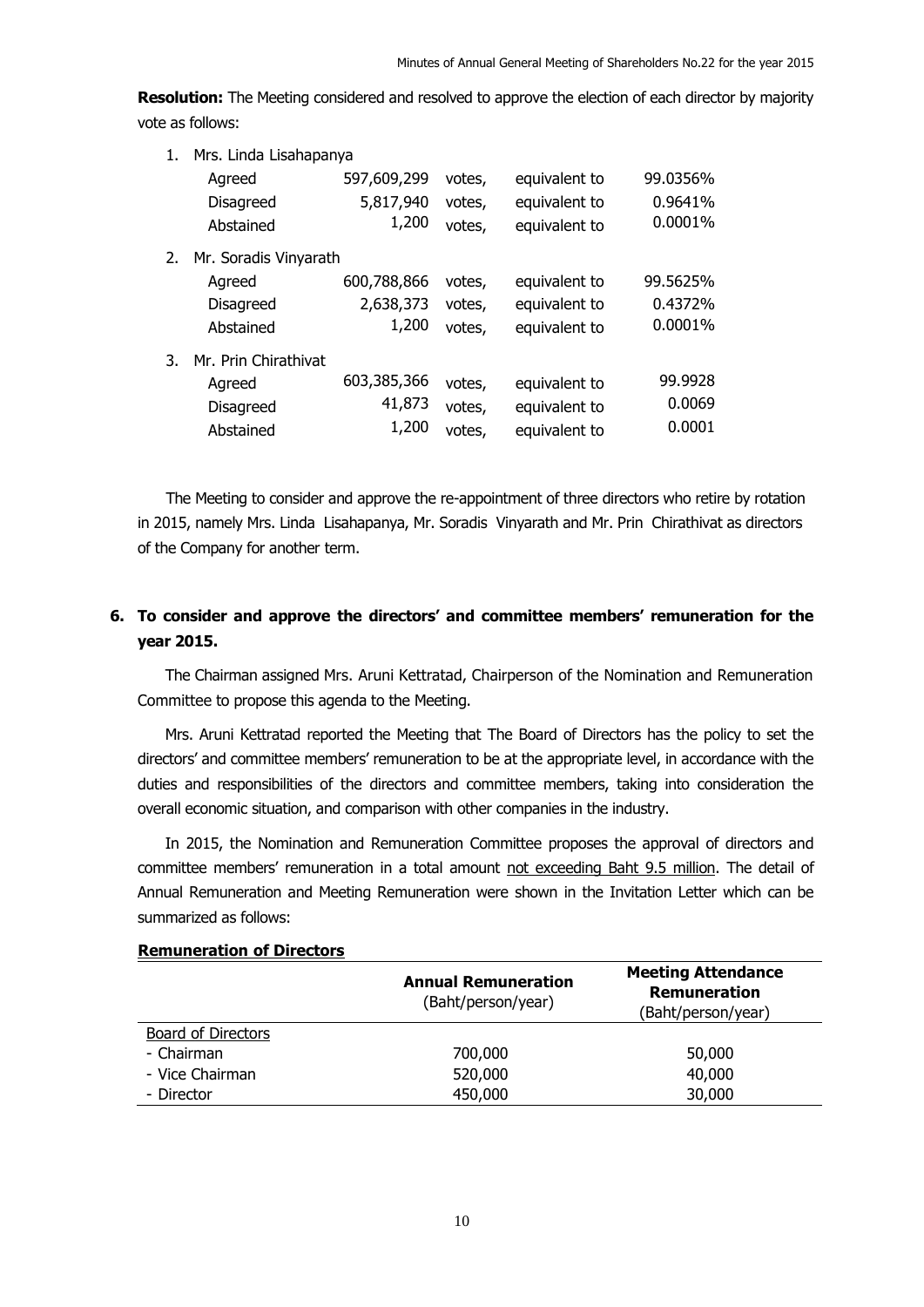| Meeting Attendance<br>Remuneration<br>(Baht/person/year) | Audit<br>Committee | <b>Nomination &amp;</b><br><b>Remuneration</b><br>Committee | <b>Investment</b><br><b>Committee</b> | <b>Bumrungrad</b><br><b>International Hospital,</b><br><b>Bangkok Governing</b> |
|----------------------------------------------------------|--------------------|-------------------------------------------------------------|---------------------------------------|---------------------------------------------------------------------------------|
|                                                          |                    |                                                             |                                       | Board                                                                           |
| - Chairperson of the<br>committees                       | 50,000             | 50,000                                                      | 50,000                                | 25,000                                                                          |
| - Members                                                | 30,000             | 30,000                                                      | 30,000                                | 20,000*                                                                         |

# **Remuneration of Committee Members**

\* Meeting attendance remuneration of the Governing Board of Bumrungrad International Hospital, Bangkok is only for members that are not management of the Company.

Mrs. Aruni Kettratad gave the opportunity for shareholders to ask questions and make suggestions.

There was a shareholder raised questions which can be summarized as follows:

- 1. Mr. Basant Kumar Dugar suggested to the meeting that Company should also pay additional bonus linked to the Company's profit not dividend.
- ANS Mrs. Arunee Kettratad acknowledge for Mr. Basant's suggestion. Dr. Suvarn Valaisathein further explained that, in accordance with the Tax law of Thailand, if Company pays the compensation in accordance with the Company's profit then Company cannot deduct that compensation to be the expenditure in tax calculating process. Therefore, the Company should pay the bonus depends on the performance of the Company.

There being no further questions, Mrs. Aruni Kettratad proposed that the Meeting consider and approve the directors' and committee's member remuneration for the year 2015, as proposed.

**Resolution:** The Meeting considered and resolved to approve the directors' remuneration for the year 2015 as proposed by majority vote, with details as follows:

| Agreed    | 584,621,611 <sub>votes,</sub> |              | equivalent to | 96.8832% |
|-----------|-------------------------------|--------------|---------------|----------|
| Disagreed | 18,802,600 votes,             |              | equivalent to | 3.1159%  |
| Abstained |                               | 4,475 votes, | equivalent to | 0.0007%  |

## **7. To consider and approve the additional remuneration of the auditor for the year 2014 for an amount of Baht 180,000.**

The Chairman assigned Miss Sophavadee Uttamobol, the Chairperson of the Audit Committee to propose this agenda to the Meeting.

Miss Sophavadee Uttamobol, the Chairperson of the Audit Committee reported to the meeting that since, Health Horizons Enterprises Pte. Ltd. (**"HHE"**), a subsidiary of the Company, acquired and owned 100% of the common shares of Bumrungrad Mongolia LLC (**"BML"**) which holds 51% of the common shares of Seoul Seniors Tower LLC (**"SST"**). This acquisition was resulting in an increase of scope of work of the auditor which consists of a review of the purchase price allocation prepared by the Company's management and the interoffice reporting prepared by the external auditor of SST. EY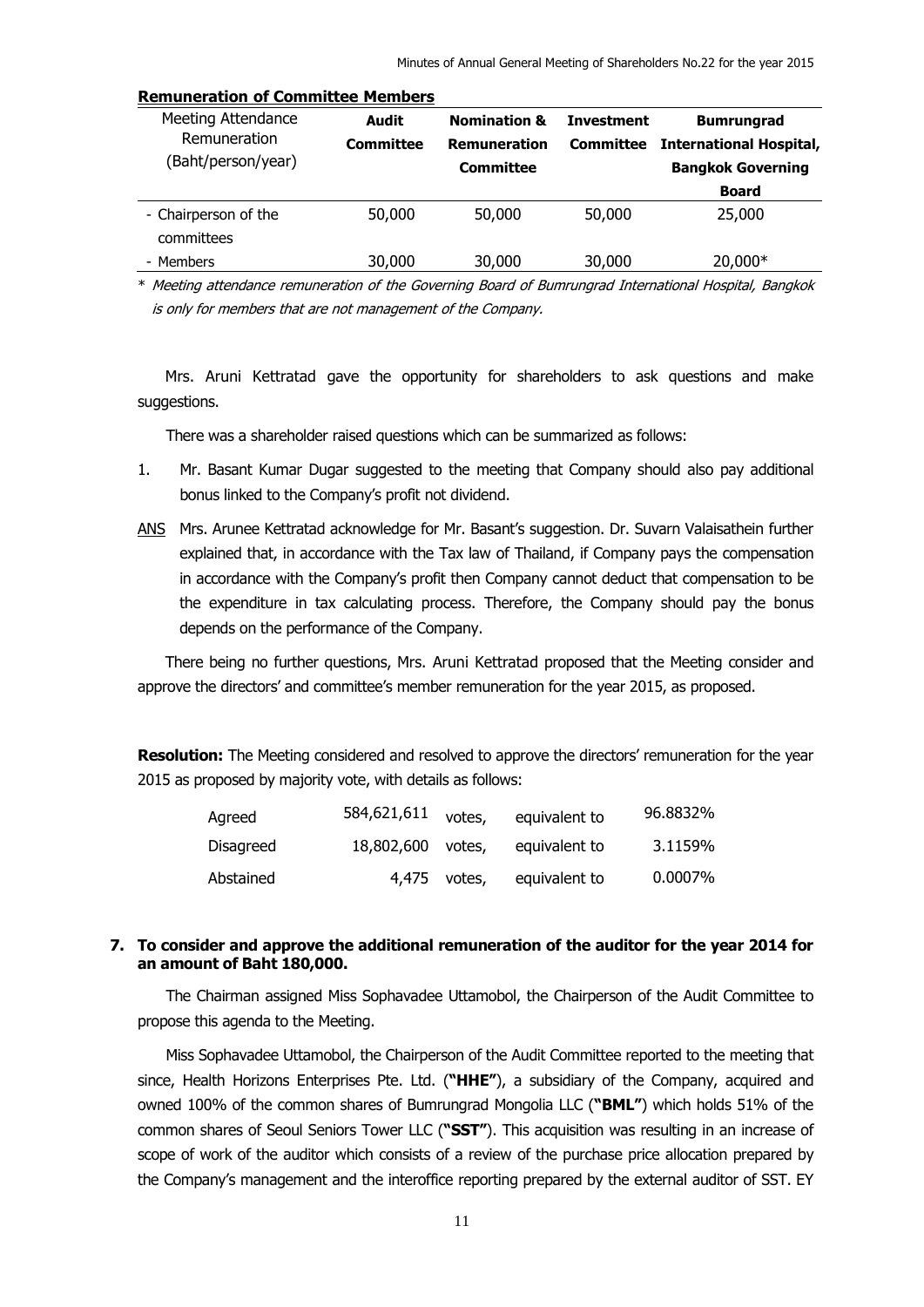Office Limited therefore, requested an additional of the auditor fees of Baht 180,000, totaling Baht 2,380,000.

The Audit Committee recommended proposing the shareholders' meeting to approve the additional auditor fees of Baht 180,000 as requested because the acquisition of SST increased the scope of work of the auditor and occurred after EY Office Limited proposed their auditor fees for 2014 to the Company and such additional auditor fees was appropriate rate. The Board of Directors also agreed with the proposal by the Audit Committee that the shareholders' meeting to approve the additional remuneration of the auditor for the year 2014 for an amount of Baht 180,000 totaling Baht 2,380,000.

Miss Sophavadee Uttamobol then gave the opportunity for shareholders to ask questions and make suggestions.

- 1. Mr. Suriyont Jittraphan asked the following:
- 1.1 If the amount in agenda 7 and agenda 8 are the same and why not integrate agenda 7 and agenda 8 to be one agenda.
- ANS. Miss Sophavadee Uttamobol explained to the meeting that in agenda 7 is the previous year remuneration which the annual general meeting of shareholders approved the remuneration at Baht 2,200,000 then the auditor asked the additional fees of Baht 180,000, total to Baht 2,380,000. Agenda 8 is the auditor remuneration of this year.
- 1.2 The additional fees Baht 180,000 is out of budget or not.
- ANS. Miss Sophavadee Uttamobol explained that it's the additional fee was from the additional work that was occurred after obtaining the approval from the annual general meeting of shareholders.
- 2. Mr. Basant Kumar Dugar asked and suggested the following:
- 2.1 Who is the existing auditor of the 2 new subsidiaries and is there's any additional auditor fee after acquisition or not.
- ANS. Mr. Dennis Brown explained that HHE and BML are a newly established company which was established for acquisition of SST. The reason for HHE was to obtain the tax benefit from Double Tax Treaty between Singapore and Mongolia. The reason for BML is to keep SST as a Mongolian Company so that SST will be entitled to the land possession right which is last for upto 60 years.
- 2.2 The Company may consider applying for tax benefit regarding the International Headquarters which will reduce the corporate income tax to 10%.
- ANS. Mr. Dennis Brown agreed to consider the possibility of applying the tax benefit for the International Headquarters when the relevant regulation is issued. However, it has to consider to the fact that Thailand does not have double tax treaty with Mongolia.

There being no question, Miss Sophavadee Uttamobol proposed that the Meeting consider and approve the additional remuneration of the auditor for the year 2014 for an amount of Baht 180,000.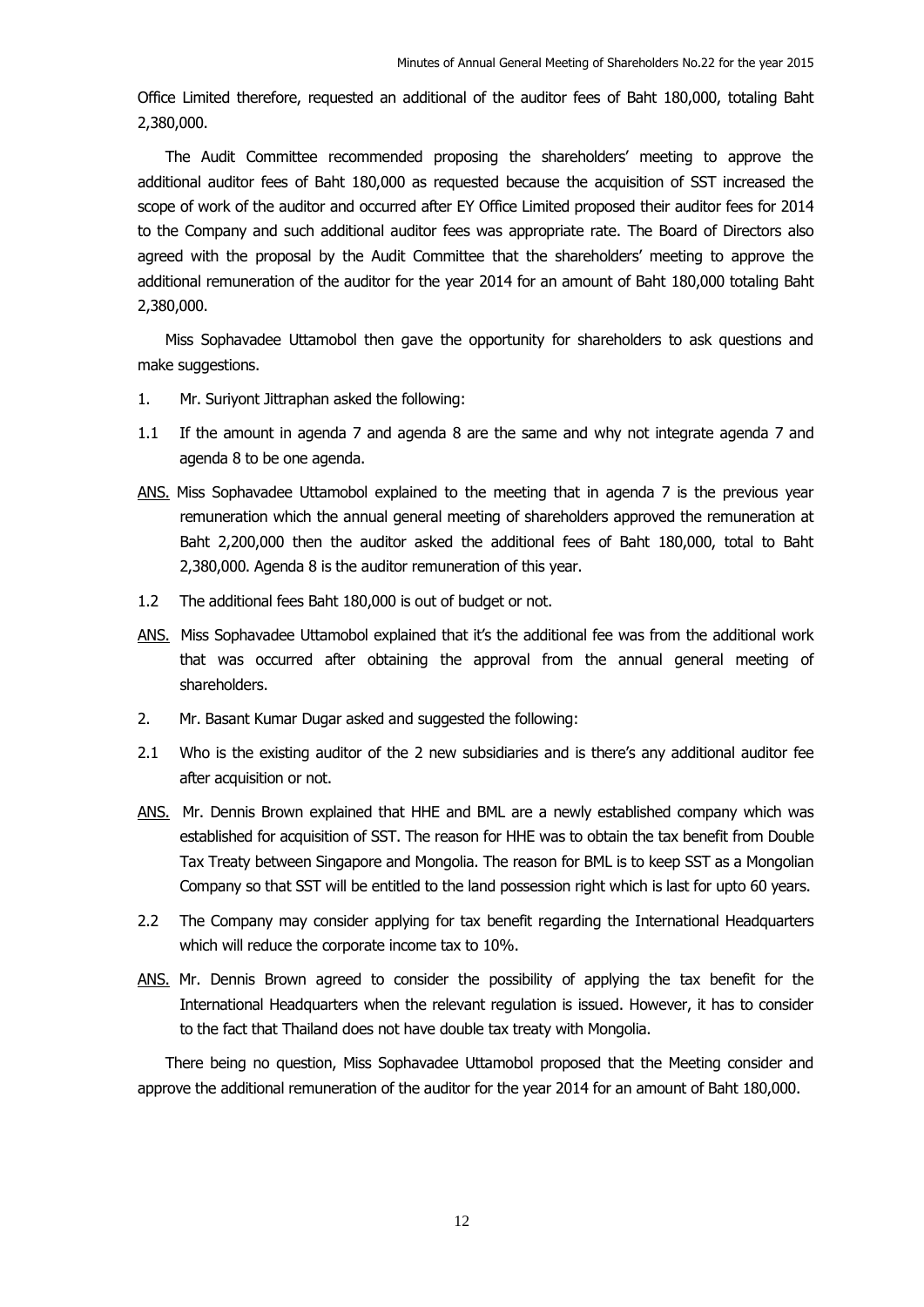**Resolution:** The Meeting to consider and approve the additional remuneration of the auditor for the year 2014 for an amount of Baht 180,000 by majority vote as follows:

| Agreed    | 603,350,711 votes, |              | equivalent to | 99.9868%   |
|-----------|--------------------|--------------|---------------|------------|
| Disagreed |                    | 8,975 votes, | equivalent to | $0.0014\%$ |
| Abstained | 70,400 votes,      |              | equivalent to | 0.0116%    |

#### **8. To consider the appointment of the auditor and to fix the audit fees for the year 2015.**

The Chairman assigned Miss Sophavadee Uttamobol, the Chairperson of the Audit Committee to propose this agenda to the Meeting.

Miss Sophavadee Uttamobol, the Chairperson of the Audit Committee proposed to the meeting to appoint EY Office Limited (Ernst and Young), by Miss Sumalee Reewarabundith, Certified Accountant No. 3970 (the auditor who certifies the Report of Independent Auditor) and/or Miss Vissuta Jariyathanakorn, Certified Public Account No. 3853 and/or Mr. Termphong Opanaphan, Certified Public Accountant No. 4501 as the Company's auditor for the year 2015, and to fix the audit fees to be in an amount not exceeding Baht 2,350,000.

The Audit Committee recommends the appointment of the proposed auditor as Ernst and Young Office Limited has provided efficient service for the Company, is familiar with the hospital business, and has audit fees in the appropriate and same level as other companies in the same industry. The Board of Directors also agreed with the proposal by the Audit Committee.

Miss Sophavadee Uttamobol then gave the opportunity for shareholders to ask questions and make suggestions.

1. Mr. Basant Kumar Dugar suggested that the annual general meeting of shareholders whould be held earlier for good corporate governance.

ANS. Miss Sophavadee Uttamobol acknowledged his suggestion.

There being no question, Miss Sophavadee Uttamobol proposed that the Meeting consider and approve the appointment of the auditor and to fix the audit fees for the year 2015.

**Resolution:** The Meeting to consider and approve the appointment of the auditor and to fix the audit fees for the year 2015 by majority vote as follows:

| Agreed    | 603,360,086 votes, |              | equivalent to | 99.9883% |
|-----------|--------------------|--------------|---------------|----------|
| Disagreed | 69,000 votes,      |              | equivalent to | 0.0114%  |
| Abstained |                    | 1,200 votes, | equivalent to | 0.0001%  |

# **9. To consider and approve the amendment to the Company's Memorandum of Association, Clause 4 with respect to the registered capital to be in line with the conversion of preferred shares to ordinary shares in 2015.**

Mr. Banphot Kittikinglert reported to the Meeting that due to the Company's Board of Directors' Meeting No. 5/1998 held on 11 November 1998 passed a resolution that preferred shares can be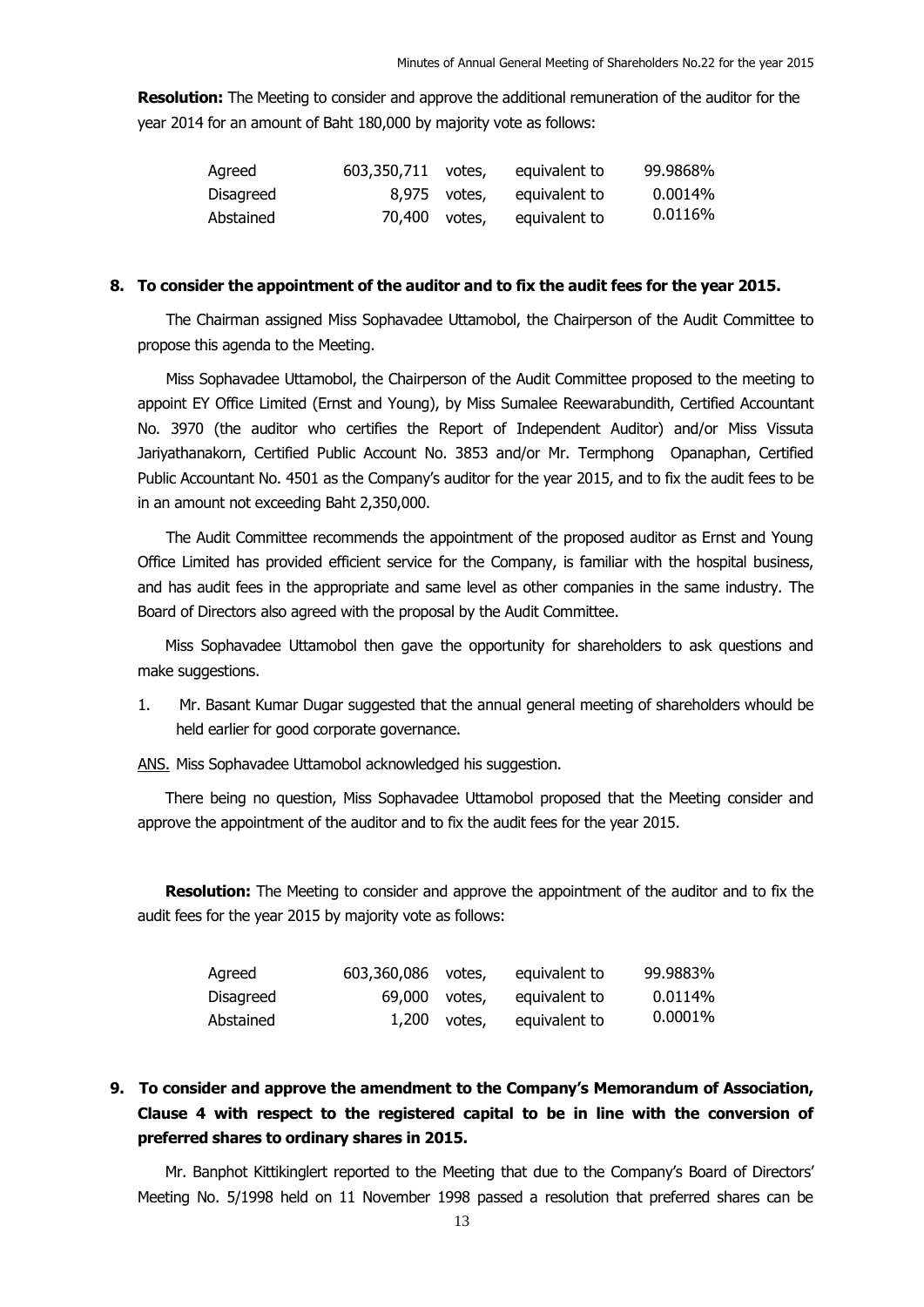converted into ordinary shares at the rate of one preferred share to one new ordinary share in February of each year. In February 2015, preferred shareholders exercised rights to convert 25,000 preferred shares into ordinary shares. As a result, details of the registered capital in the Memorandum of Association, Clause 4 must be amended, detail as below:

#### Clause 4

| Registered capital  |                    | Baht 922,702,685 (Nine hundred twenty two million seven |  |
|---------------------|--------------------|---------------------------------------------------------|--|
|                     |                    | hundred and two thousand six hundred and                |  |
|                     |                    | eighty five Baht)                                       |  |
| Divided into        | 922,702,685 shares | (Nine hundred twenty two million seven                  |  |
|                     |                    | hundred and two thousand six hundred and                |  |
| eighty five shares) |                    |                                                         |  |
| At the par value of | Baht 1 per share   | (One Baht)                                              |  |
|                     |                    |                                                         |  |

#### Divided into

| Ordinary shares   | 921,276,022 shares | (Nine hundred twenty one million two         |
|-------------------|--------------------|----------------------------------------------|
|                   |                    | hundred and seventy six thousand and         |
|                   |                    | twenty two shares)                           |
| Preference shares | 1,426,663 shares   | (One million four hundred twenty six         |
|                   |                    | thousand six hundred and sixty three shares) |

Mr. Banphot Kittikinglert announced that for this agenda, the resolution must be passed with affirmative votes of not less than three-fourths of the votes of shareholders present at the meeting and having the right to vote.

Mr. Banphot Kittikinglert then gave the opportunity for shareholders to ask questions and make suggestions.

There being no further questions, Mr. Banphot Kittikinglert then proposed that the Meeting consider the amendment to Clause 4 of the Memorandum of Association.

**Resolution:** The Meeting to consider and approve the amendment to the Company's Memorandum of Association, Clause 4 with respect to the registered capital to be in line with the conversion of preferred shares to ordinary shares in 2015, by more than three-fourths of the votes of shareholders present at the meeting and having the right to vote as follows:

| Agreed    | 603,358,086 votes, |          | equivalent to | 99.9880%   |
|-----------|--------------------|----------|---------------|------------|
| Disagreed |                    | 0 votes, | equivalent to | $0.0000\%$ |
| Abstained | 72,200 votes,      |          | equivalent to | 0.0119%    |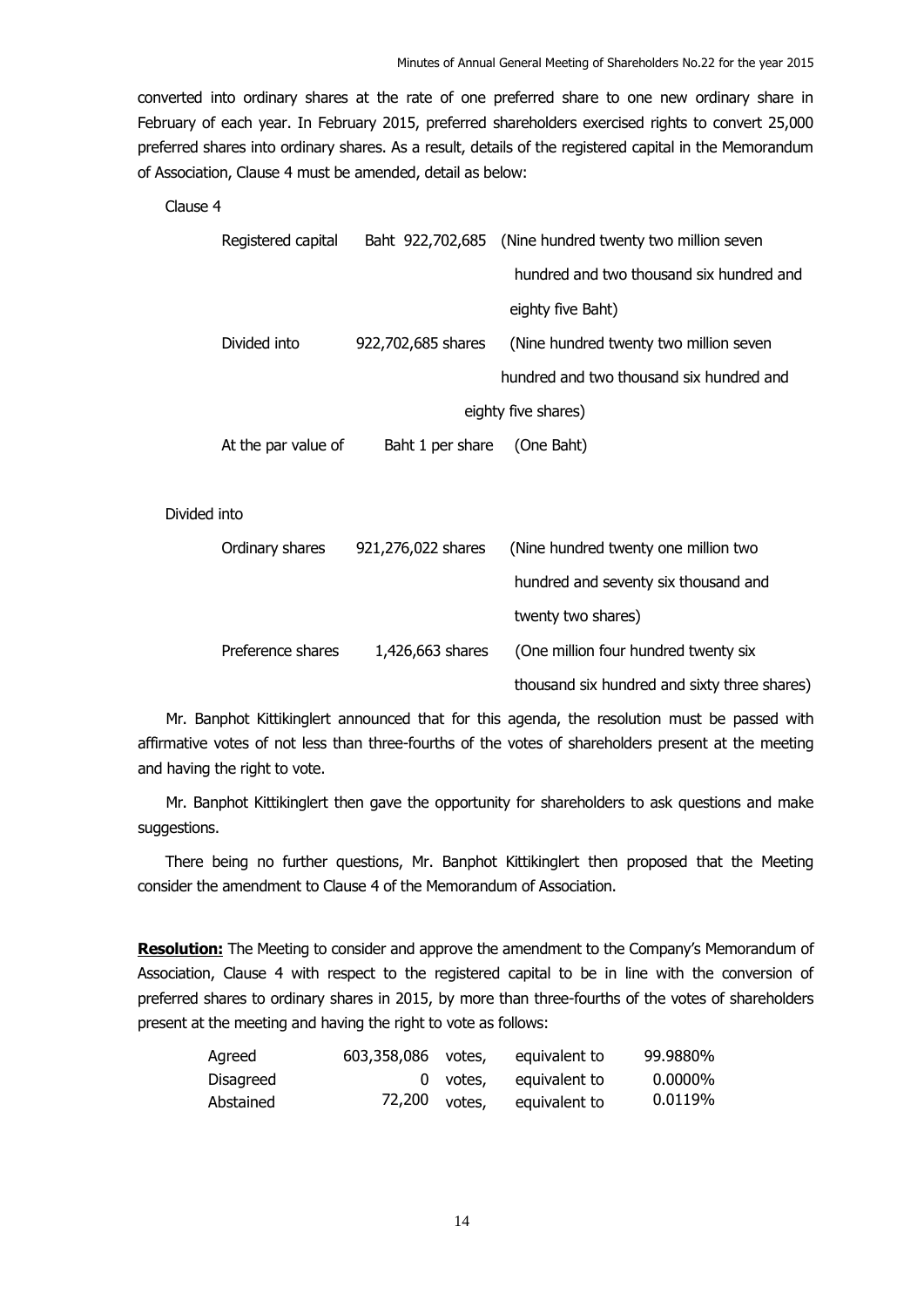### **10. Other businesses (if any)**

The Chairman gave the opportunity for shareholders to ask questions and make suggestions. There were questions and suggestions raised by shareholders, which can be summarized as follows:

- 1. Mr. Suriyont Jittraphan asked the questions as follow;
- 1.1 How's the progress of Hospital project at Petchburi Road.
- ANS. Mr. Dennis Brown explained that the project at Petchburi Road was expected to start a construction in November 2015 and shall be completed in the year of 2018.
- 1.2 There are the additional 18 beds in ICU, he wanted to know the amount of Hospital total beds and how the revenue per bed is.
- ANS. Mr. Dennis Brown explained that now, the Hospital has a total of 59 beds of ICU and will reform another 9 ICU beds in ICU3 in the future. The Hospital has a total of 580 beds and the average revenue per bed is Baht 2.5 million.
- 1.3 How's the Hospital growth rate.
- ANS. Mr. Dennis Brown explained that the Hospital expected a growth rate of 10-15%.
- 1.4 Please explain about the Hospital in Mongolia and Thailand in perspective of bed amount, revenue per bed, revenue to head quarter and which group of customer comes to hospital.
- ANS. The Hospital in Mongolia is smaller than Thailand. It has 98 inpatient beds. Mongolian population is 2,500,000 persons and Hospitals in Mongolia are general hospital and provide secondary care rather than treasury care. The patient's volume represented 10% of total patients of Bumrungrad Hospital but the revenue is only 2%.
- 1.5 How's the revenue per bed of Bumrungrad Hospital and rules of price increasing per year.
- ANS. Mr. Dennis Brown explained that the Hospital will submit the budget including price increase in every November of each year to the Board for approval, calculating from cost, inflation rate, etc. to adjust the proper price.
- 2. Mr. Nuttachai Rangpholsumrit asked that Company also has the subsidiaries in Hong Kong and Switzerland, he would like to know the investment plan of this two subsidiaries.
- ANS. Mr. Dennis Brown explained that these two subsidiaries were established for supporting the expansion of our subsidiaries Vitallife Corporation Limited. The Company cannot disclose the information at this time, but expected to start the process within this year.
- 3. Mr. Kraiwan Kathawanich asked the questions as follow;
- 3.1 Why Bumrungrad Personnel Development Co., Ltd. didn't develop every staff besides medical staff.
- ANS. Mr. Somsak Vivattanasinchai explained that this company was established for developing Company staff in every field not only medical staff and this company also getting taxation benefit from training.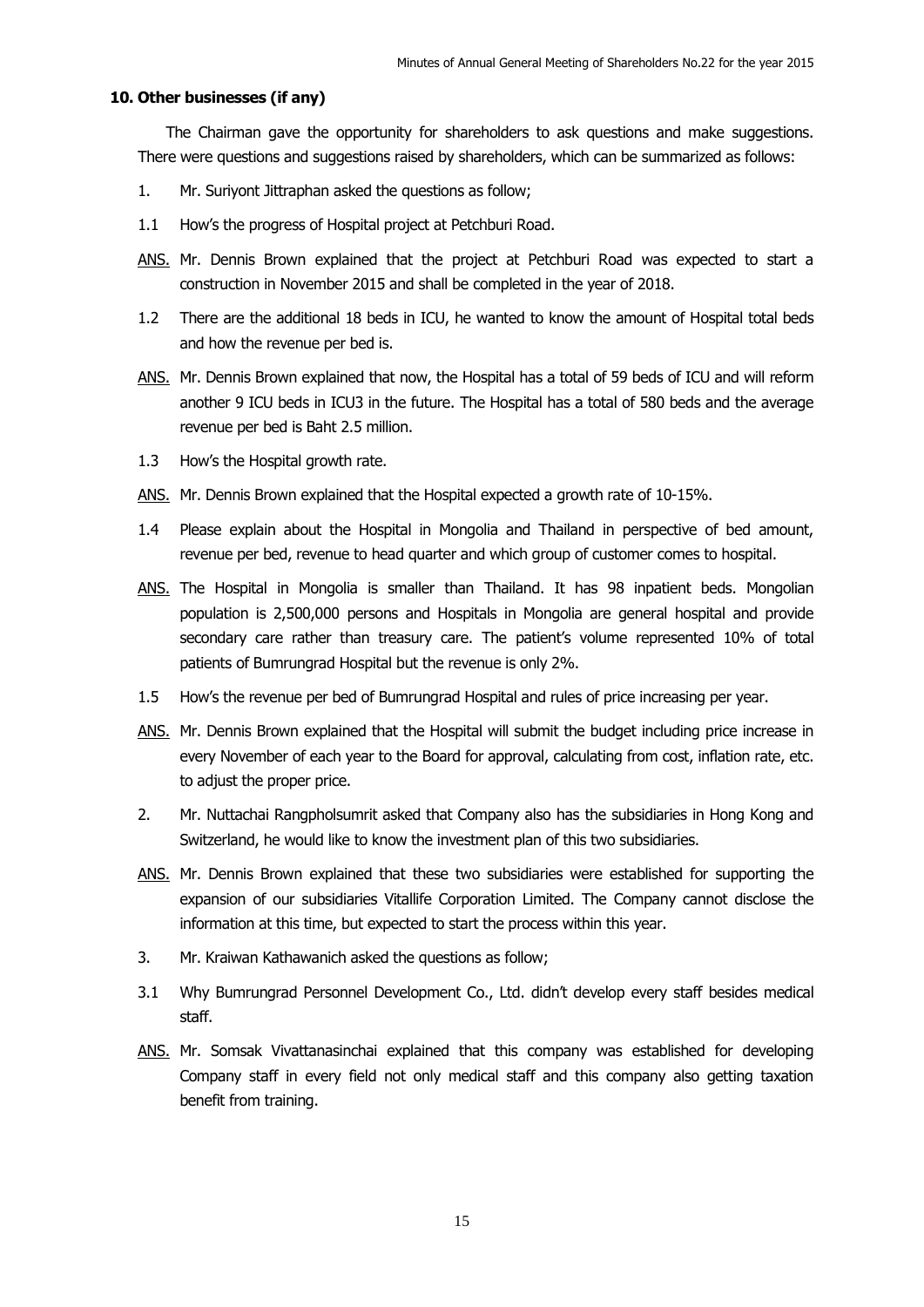- 3.2 On page 71 of the Thai annual report, it might be wrong because it indicated that this company will develop only medical staff.
- ANS. Mr. Dennis Brown explained that this company, established for 2 objectives; for staff developing and taxation benefit. Mr. Somsak Vivttanasinchai further explained that it might be incorrect from the translation and will correct this.
- 3.3 Mr. Kraiwan Kathawanich further informed that he faced the problem with cashier staffs and financial process, so he needs the Hospital to train and develop cashier staff.
- ANS. Mr. Somsak Vivattanasinchai acknowledged for Mr. Kraiwan suggestion and requested for further details after the meeting.
- 3.4 There should be a photo of the independent director who was elected to be a proxy for each shareholders' meeting.
- ANS. Mr. Banphot Kittikinglert acknowledged for the suggestion and will adopt.
- 4. Mr. Nirun Thaveekul asked that what's the reason to invest in Mongolia and what's the concept for choosing the country to invest.
- ANS. Mr. Dennis Brown explained that the Company has 2 main factors to invest; proper referral rate and qualified medical staffs so Bumrungrad can be participate.
- 5. Mr. Sukda Tungsaksathit asked the questions as follow;
- 5.1 How is the revenue receiving from Hospital in Mongolia and how many Mongolian people comes to Bumrungrad Hospital.
- ANS. Mr. Dennis Brown explained that the patient at Mongolia hospital is 10% of Bumrungrad and 2% of Bumrungrad revenue but due to the economy depression in Mongolia, the revenue might decrease to 1-2%. In the long term, Company shall develop the Mongolian hospital to refer more patients to Bumrungrad, nowadays Mongolian people comes to hospital in Korea but Company wish they come to Bumrungrad instead in the future.
- 5.2 Company has any plan to invest in overseas.
- ANS. Mr. Dennis Brown explained that Company is looking for investment opportunity both domestic and offshore on a consistency basis. However, if there is a specific project, the Company normally signed the confidentiality agreement which prohibited the Company to talk about. However, we can only inform that the Company will set up a diagnostic primary care clinic in Myanmar to refer Myanmar patients to Bumrungrad.
- 5.3 The cost for hospital on Petchburi Road for what and how much spending.
- ANS. Mr. Dennis Brown explained that the budget for this project is about Baht 8.37 billion, divided to construction cost Baht 5.6 billion, medical equipment Baht 1.5 billion, project consultant fee Baht 315 million and land cost for Baht 900 million. For medical equipment, the Company will order the imported equipment from Europe or USA from the vendor in Thailand in Thai Baht because the Company will get the efficiency after-sales services from vendor in Thailand so Company won't get the benefit from the decreased exchange rate.
- 6. Mr. Thongtos Taengla asked that how's the Company plan for getting anti-corruption certificate.
- ANS. Miss Sophavadee Uttamobol explained that it's in process of the Company's anti-corruption plan.